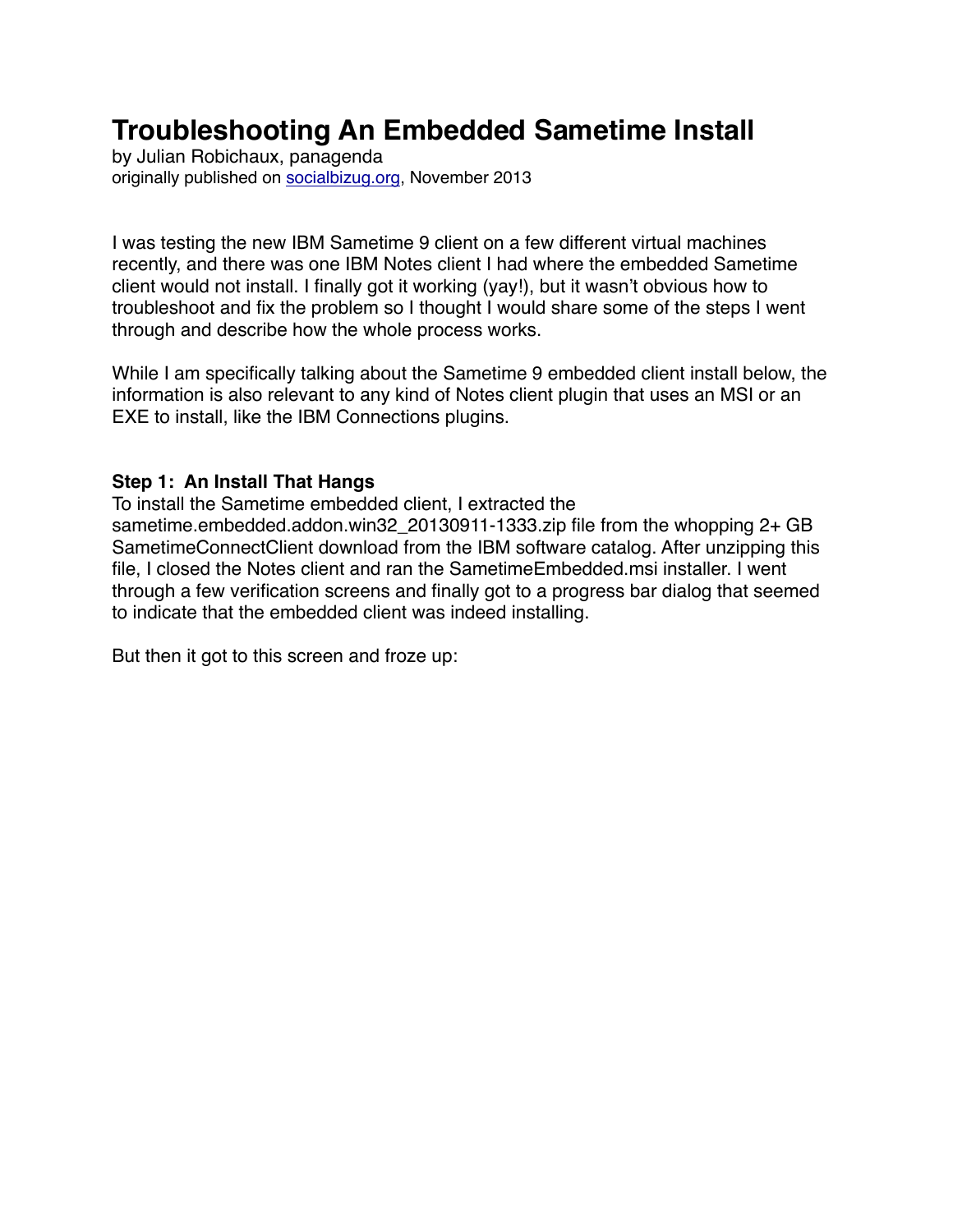| IBM Sametime Embedded 9.0 - InstallShield Wizard | $\Box$ 0<br>$\Sigma$                                                                                                                                                                                       |
|--------------------------------------------------|------------------------------------------------------------------------------------------------------------------------------------------------------------------------------------------------------------|
|                                                  | <b>Installing IBM Sametime Embedded 9.0</b><br>Please wait while the InstallShield Wizard installs IBM Sametime Embedded<br>9.0. This may take several minutes.<br>Status:<br>Validating the configuration |
|                                                  | $<$ Back<br>Next >                                                                                                                                                                                         |

After 5 or 10 minutes of staring at the "Validating the configuration" message and watching my CPU stay pegged at 90%, I decided that the install was hung and I killed it in Task Manager. Killing the install didn't stop the high CPU utilization though, and I also had to kill the notes2.exe process: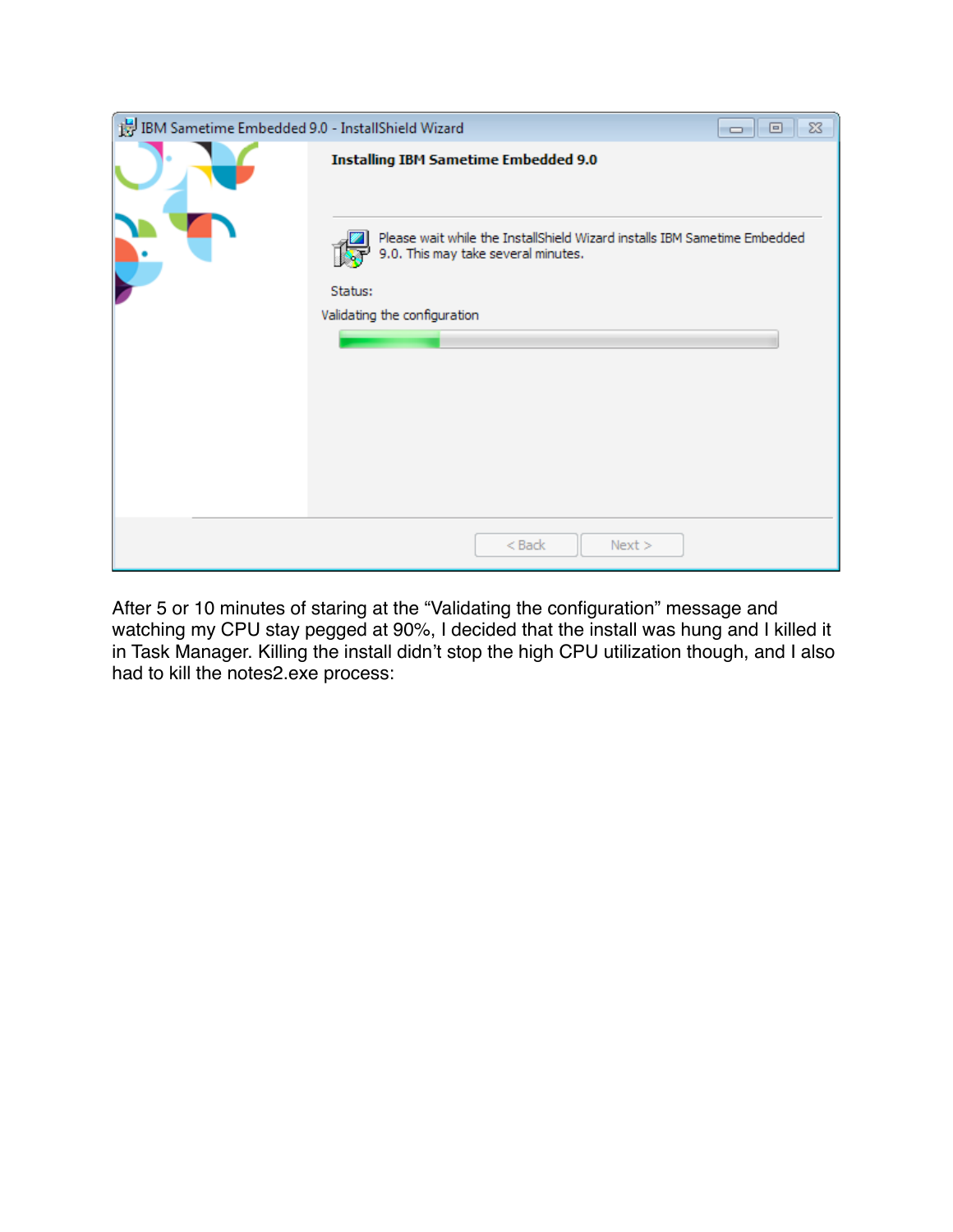| Processes<br>Applications<br><b>Services</b> | Performance | Networking    |            | <b>Users</b> |             |                              |  |
|----------------------------------------------|-------------|---------------|------------|--------------|-------------|------------------------------|--|
| ×<br><b>Image Name</b>                       | PID         | User Name     | <b>CPU</b> | Memory (     | Page Faults | ∸<br>Description             |  |
| msiexec.exe                                  | 3672        | <b>SYSTEM</b> | 00         | 1.292K       | 1.801       | Windows® installer           |  |
| notepad++.exe                                | 2036        | Julian        | 00         | 10,192K      | 32,028      | $Notepad++:a$ free           |  |
| notes2.exe                                   | 3920        | Julian        | 90         | 66,444K      | 22,145      | <b>IBM Notes Social Edit</b> |  |
| nsd.exe                                      | 1356        | <b>SYSTEM</b> | 00         | 1.300 K      | 1.315       | wnsd                         |  |
| ntmulti.exe                                  | 1436        | <b>SYSTEM</b> | 00         | 564 K        | 620         | IBM Notes/Domino             |  |
| rcplauncher.exe                              | 2980        | Julian        |            | 1.024K       | 1.005       | <b>IBM Lotus Expeditor</b>   |  |
| SearchFilterHost.exe                         | 2996        | <b>SYSTEM</b> | 00         | 836 K        | 1.015       | Microsoft Windows S          |  |
| SearchIndexer.exe                            | 276         | <b>SYSTEM</b> | 00         | 24,628K      | 322,270     | Microsoft Windows S          |  |
| SearchProtocolHost.exe                       | 1092        | <b>SYSTEM</b> | 00         | 1,440 K      | 1.775       | Microsoft Windows S          |  |
| services.exe                                 | 468         | <b>SYSTEM</b> | 00         | 3.048K       | 8.516       | Services and Control         |  |
| smss.exe                                     | 244         | <b>SYSTEM</b> | 00         | 200 K        | 320         | Windows Session Ma           |  |
| spoolsv.exe                                  | 1212        | <b>SYSTEM</b> | 00         | 3,828K       | 3,128       | Spooler SubSystem /          |  |
| SUService.exe                                | 1416        | <b>SYSTEM</b> | 00         | 904K         | 1.048       | IBM Notes/Domino             |  |
| sychost.exe                                  | 592         | <b>SYSTEM</b> | 00         | 2,208K       | 4,523       | Host Process for Win -       |  |
| ∢                                            |             | m.            |            |              |             |                              |  |
| V Show processes from all users              |             |               |            |              |             | <b>End Process</b>           |  |

The setup I had was an IBM Notes 9.0.0 client on Windows 7. I have used this VM for testing many times before, so I knew that the client itself worked and I had been able to install plugins and use Sametime in the past. I was also relatively sure that it wasn't a permissions issue because the Windows security dialog popped up and asked me to continue. So where to look for problems?

### **Step 2: Finding the Logs**

For this type of MSI/EXE based plugin install, it is helpful to understand how it works before you start troubleshooting.

The Expeditor (Eclipse) part of the Notes client uses a process called Provisioning in order to install plugins. An MSI/EXE installer works by running the Expeditor launcher in the background, using special command line options that trigger the provisioning operations. When the provisioning is finished (either successfully or unsuccessfully), the Notes process associated with the Expeditor launcher is shut down.

This is why you can't have the Notes client running when you use the installer, because the running Notes client would conflict with the background Notes client that is launched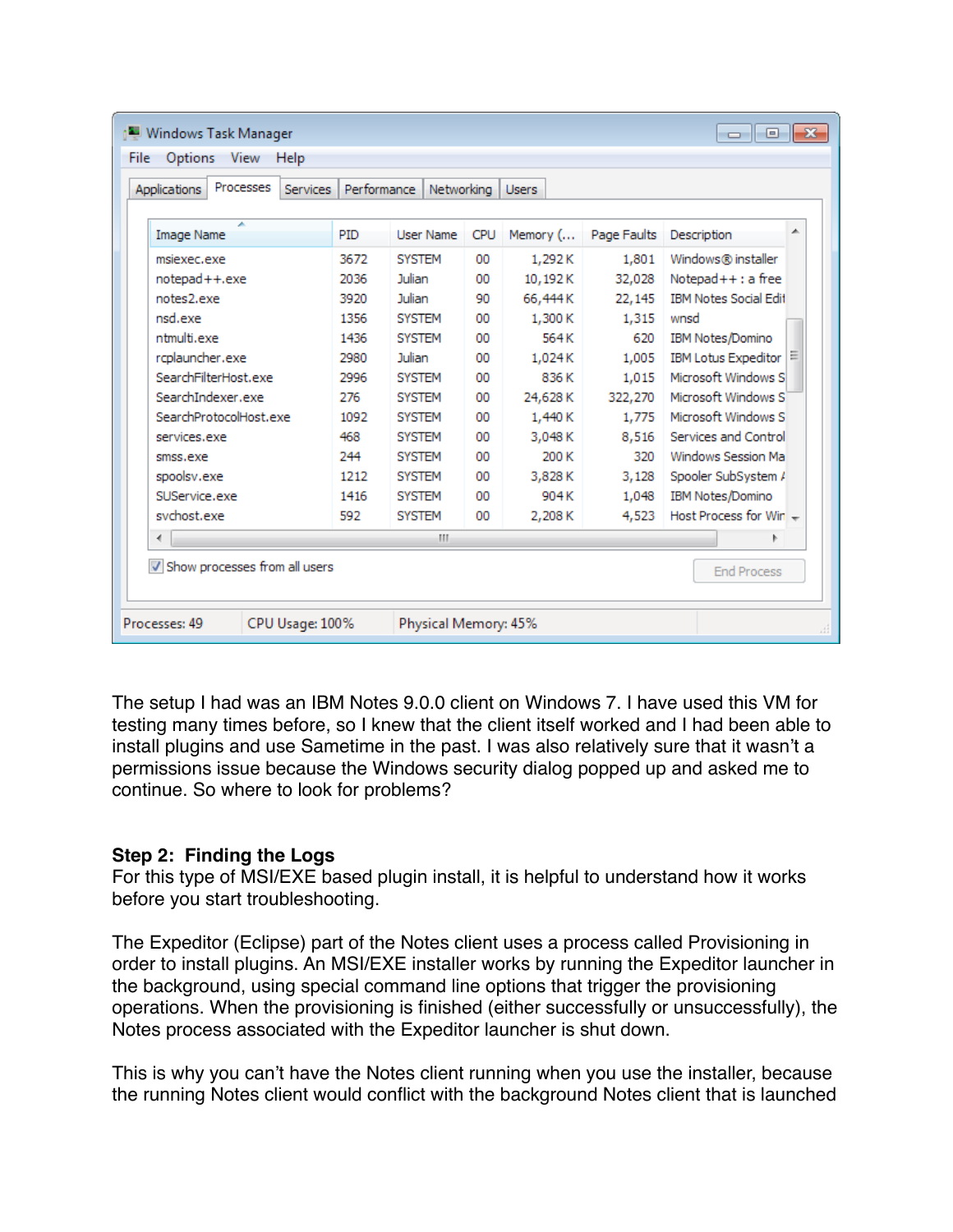and used for provisioning. It also explains why we had to kill the notes2.exe process before. More importantly, it is an indication of where to look for log files about what happened: in the [notes\_data]\workspace\logs directory, the same place where the normal Notes Eclipse logs are found.

I sorted the files in my logs directory by date to show you which ones changed during the failed install process:

|                                                  | « Lotus > Notes9 > Data > workspace > logs                         | $\ddotmark$<br>÷.              | Search logs          | $\Box$<br>$\Box$ | x<br>م  |
|--------------------------------------------------|--------------------------------------------------------------------|--------------------------------|----------------------|------------------|---------|
| <b>@</b> Open ▼<br>Organize $\blacktriangledown$ | New folder                                                         |                                |                      | 脂→               | $\circ$ |
| <b>The Favorites</b>                             | Name                                                               | Date modified                  | Type                 | Size             |         |
| Desktop                                          | .prov2install                                                      | 11/23/2013 6:21 PM             | PROV2INSTALL File    | 7 KB             |         |
| Downloads                                        | error-log-0.xml                                                    | 11/23/2013 6:21 PM             | <b>XML</b> Document  | 3 KB             |         |
| <b>整</b> Dropbox                                 | rcplauncher.log                                                    | 11/23/2013 6:21 PM             | <b>Text Document</b> | <b>5 KB</b>      |         |
| <b>图 Recent Places</b>                           | trace-log-0.xml                                                    | 11/23/2013 6:21 PM             | <b>XML Document</b>  | 3,163 KB         |         |
|                                                  | trace-log-1.xml                                                    | 11/23/2013 6:19 PM             | <b>XML Document</b>  | 3,907 KB         |         |
| Libraries                                        | trace-log-2.xml                                                    | 11/23/2013 6:16 PM             | <b>XML Document</b>  | 3,907 KB         |         |
| Documents<br>E.                                  | error-log-0.xml.lck                                                | 11/23/2013 6:14 PM             | LCK File             | 0 <sub>KB</sub>  |         |
| al <sup>1</sup> Music                            | trace-log-0.xml.lck                                                | 11/23/2013 6:14 PM             | LCK File             | 0 <sub>KB</sub>  |         |
| Pictures                                         | shutdown.log                                                       | 11/23/2013 6:14 PM             | <b>Text Document</b> | 7 KB             |         |
| Videos<br>Ħ                                      | error-log-1.xml                                                    | 11/23/2013 6:12 PM             | <b>XML Document</b>  | <b>10 KB</b>     |         |
|                                                  | rcpmon.log                                                         | 11/23/2013 6:12 PM             | <b>Text Document</b> | 49 KB            |         |
| Computer                                         | trace-log-3.xml                                                    | 11/23/2013 6:12 PM             | <b>XML Document</b>  | 513 KB           |         |
| Local Disk (C:)                                  | error-log-2.xml                                                    | 11/15/2013 1:53 PM             | <b>XML</b> Document  | 11 KB            |         |
| Shared Folders (\\                               | trace-log-4.xml                                                    | 11/15/2013 1:53 PM             | <b>XML</b> Document  | <b>72 KB</b>     |         |
|                                                  | l≌<br>error-log-3.xml                                              | 11/15/2013 1:41 PM             | <b>XML Document</b>  | 2 KB             |         |
| <b>W</b> Network<br>$-1$                         | المسارع البريزا المحمد الأقة                                       | 11 /10/2010 1-41 DM<br>ш       | MEAL INTERFERING     | $A-VD$           |         |
| <b>XML Document</b>                              | trace-log-0.xml Date modified: 11/23/2013 6:21 PM<br>Size: 3.08 MB | Date created: 8/5/2013 8:31 AM |                      |                  |         |

The .prov2Install and rcplauncher.log files give a tiny bit of information about what happened during the install process, but nothing really useful. The good stuff is in the trace-log files.

### **Step 3: Looking at the Log Files**

If you open the trace log files as XML files, either in a text editor or an XML editor, they are pretty hard to read. The easiest way to look at them is by opening them in Internet Explorer directly from the logs directory. YES, I SAID INTERNET EXPLORER.

This is because IE will use the XSL stylesheet that also resides in the logs directory to format the XML log files for easy reading. Old versions of IE would do this automatically, but newer versions (starting with IE 8 or 9) have the local security settings cranked up a bit higher so we have to do a little trick.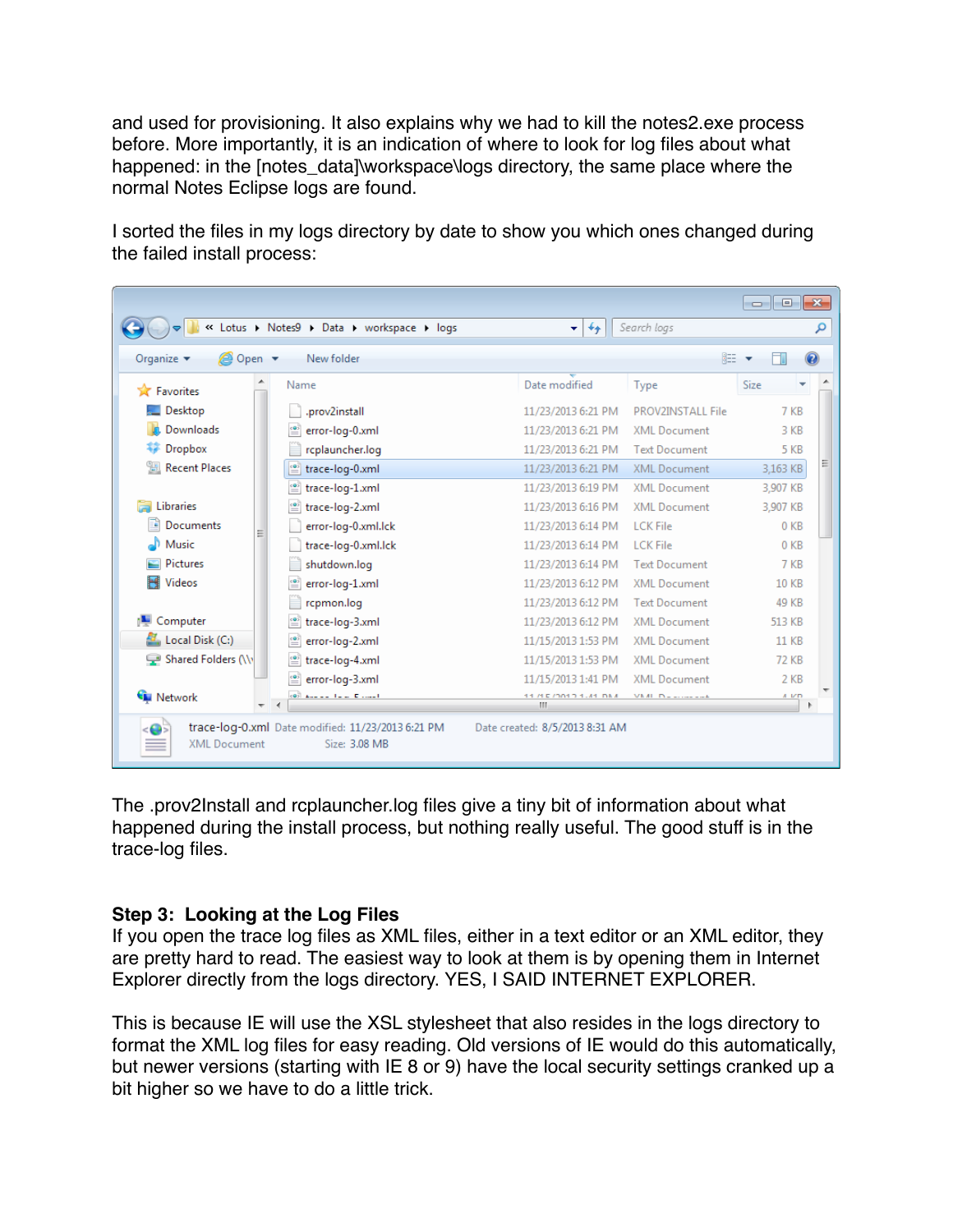I had IE 10 on this particular machine. When I initially opened the trace log file in that browser, it looked like a bunch of unformatted Times New Roman text. To trick IE into using the XSL transform, we need to put it into compatibility mode. Here's how:





2. Switch the browser mode from "Internet Explorer 10" to "Internet Explorer 10 Compatibility View".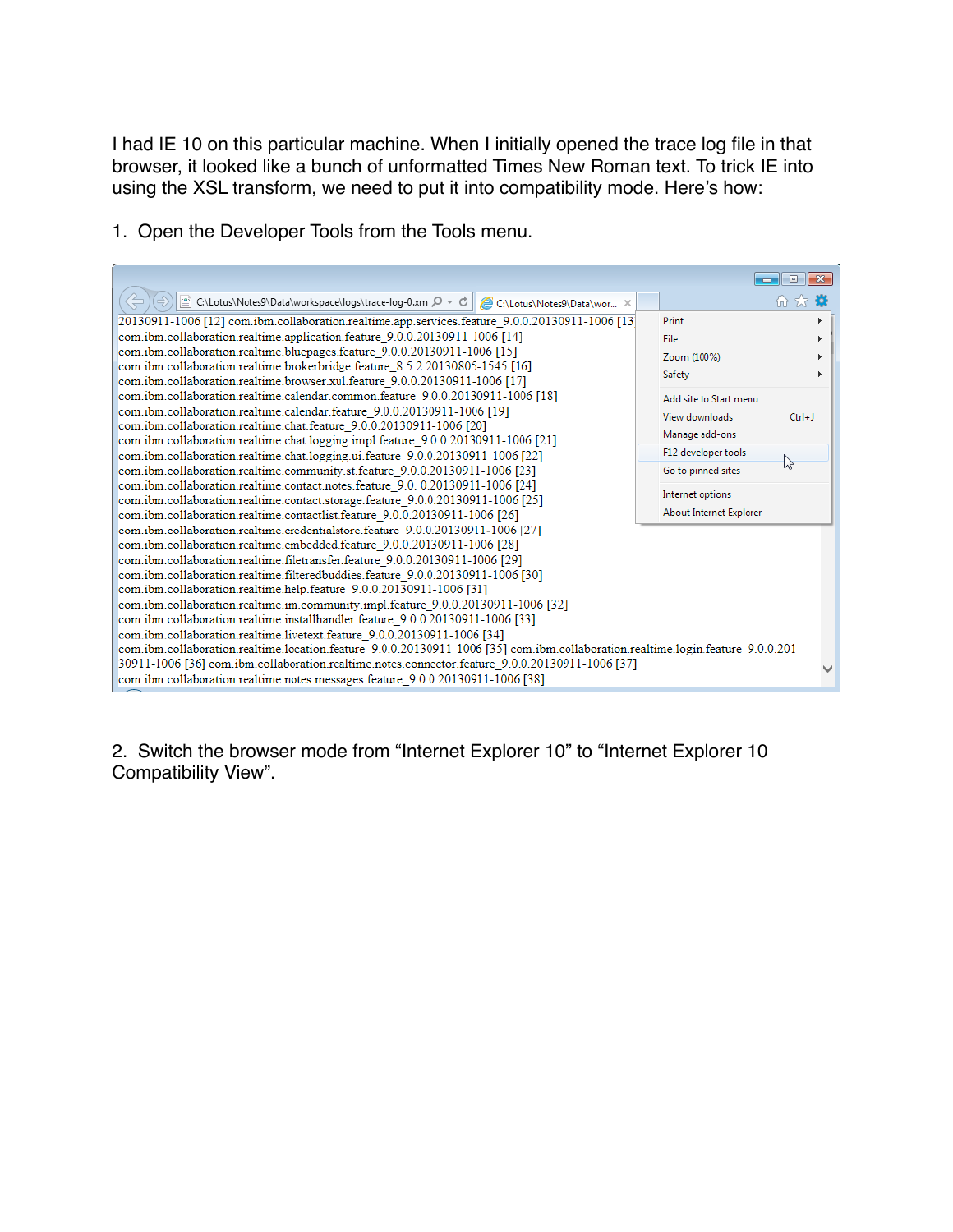|                                                                                                  |                                                                                 | $-23$<br>$\Box$   |  |  |  |  |
|--------------------------------------------------------------------------------------------------|---------------------------------------------------------------------------------|-------------------|--|--|--|--|
| © C:\Lotus\Notes9\Data\workspace\logs\trace-log-0.xm 2 - C                                       | 10 大 13                                                                         |                   |  |  |  |  |
| 20130911-1006 [12] com.ibm.collaboration.realtime.app.services.feature 9.0.0.20130911-1006 [13]  |                                                                                 |                   |  |  |  |  |
| com.ibm.collaboration.realtime.application.feature 9.0.0.20130911-1006 [14]                      |                                                                                 |                   |  |  |  |  |
| com.ibm.collaboration.realtime.bluepages.feature 9.0.0.20130911-1006 [15]                        |                                                                                 |                   |  |  |  |  |
| com.ibm.collaboration.realtime.brokerbridge.feature 8.5.2.20130805-1545 [16]                     |                                                                                 |                   |  |  |  |  |
| com.ibm.collaboration.realtime.browser.xul.feature 9.0.0.20130911-1006 [17]                      |                                                                                 |                   |  |  |  |  |
| com.ibm.collaboration.realtime.calendar.common.feature 9.0.0.20130911-1006 [18]                  |                                                                                 |                   |  |  |  |  |
| com.ibm.collaboration.realtime.calendar.feature_9.0.0.20130911-1006 [19]                         |                                                                                 |                   |  |  |  |  |
| com.ibm.collaboration.realtime.chat.feature 9.0.0.20130911-1006 [20]                             |                                                                                 |                   |  |  |  |  |
| com.ibm.collaboration.realtime.chat.logging.impl.feature 9.0.0.20130911-1006 [21]                |                                                                                 |                   |  |  |  |  |
| com.ibm.collaboration.realtime.chat.logging.ui.feature 9.0.0.20130911-1006 [22]                  |                                                                                 |                   |  |  |  |  |
| com.ibm.collaboration.realtime.community.st.feature 9.0.0.20130911-1006 [23]                     |                                                                                 |                   |  |  |  |  |
| com.ibm.collaboration.realtime.contact.notes.feature 9.0. 0.20130911-1006 [24]                   |                                                                                 |                   |  |  |  |  |
|                                                                                                  | com.ibm.collaboration.realtime.contact.storage.feature 9.0.0.20130911-1006 [25] |                   |  |  |  |  |
| com.ibm.collaboration.realtime.contactlist.feature 9.0.0.20130911-1006 [26]                      |                                                                                 |                   |  |  |  |  |
| com.ibm.collaboration.realtime.credentialstore.feature 9.0.0.20130911-1006 [27]                  |                                                                                 |                   |  |  |  |  |
| $F_{\text{total}} = 0.00120011$                                                                  | com.ibm.collaboration.realtime.embedded.feature 9.0.0.20130911-1006 [28]        |                   |  |  |  |  |
| File Find Disable View Images Cache Tools Validate   Browser Mode: IE10 Document Mode: Standards |                                                                                 | - 印<br>x          |  |  |  |  |
| <b>HTML</b><br>Console Script Profiler Network<br>CSS                                            | Internet Explorer 10                                                            | TМI<br>α          |  |  |  |  |
| $ o $ $\mathbb{Z}$ $\mathbb{R}$                                                                  | Internet Explorer 10 Compatibility View                                         | <b>Attributes</b> |  |  |  |  |
| 田· <html></html>                                                                                 | Internet Explorer 9                                                             |                   |  |  |  |  |
|                                                                                                  | <b>Internet Explorer 8</b>                                                      |                   |  |  |  |  |
| <b>Internet Explorer 7</b>                                                                       |                                                                                 |                   |  |  |  |  |
|                                                                                                  |                                                                                 |                   |  |  |  |  |

3. Watch in amazement as the plain text in the browser magically transforms into a nicely structured table with alternating color rows.

|                                                                                   |                   | C:\Lotus\Notes9\Data\workspace\logs\trace-log-0.xm $\mathcal{D} \times \mathcal{C}$ |                                                          | Trace Viewer        | $\times$    |                                                                                                                                                                                                        | $\Box$           |
|-----------------------------------------------------------------------------------|-------------------|-------------------------------------------------------------------------------------|----------------------------------------------------------|---------------------|-------------|--------------------------------------------------------------------------------------------------------------------------------------------------------------------------------------------------------|------------------|
|                                                                                   |                   |                                                                                     |                                                          |                     |             |                                                                                                                                                                                                        |                  |
| This viewer requires JavaScript to be enabled in your BROWSER NAME's preferences. |                   |                                                                                     |                                                          |                     |             |                                                                                                                                                                                                        |                  |
|                                                                                   |                   |                                                                                     | <b>Trace Viewer</b>                                      |                     |             |                                                                                                                                                                                                        |                  |
| <b>Viewer Preferences</b>                                                         |                   |                                                                                     |                                                          |                     |             |                                                                                                                                                                                                        |                  |
| Thr<br>Time<br>Id                                                                 | <b>Severity</b>   | <b>Source Class, Method</b>                                                         |                                                          |                     |             |                                                                                                                                                                                                        |                  |
|                                                                                   |                   |                                                                                     |                                                          |                     |             | Attempt: 457: The validation of the install operations<br>[0] com.ibm.collaboration.realtime.browser.fe<br>com.ibm.collaboration.realtime.chat.loggiv<br>[2] com.ibm.collaboration.realtime.core.featu |                  |
| ∢                                                                                 |                   |                                                                                     |                                                          |                     |             |                                                                                                                                                                                                        |                  |
|                                                                                   |                   | File Find Disable View Images Cache Tools Validate                                  | Browser Mode: IE10 Compat View Document Mode: IE5 quirks |                     |             |                                                                                                                                                                                                        | $ \Box$ $\times$ |
| <b>HTML</b><br>CSS                                                                |                   | Console Script Profiler Network                                                     |                                                          |                     | Search HTML |                                                                                                                                                                                                        |                  |
|                                                                                   | k).<br><b>M</b> R |                                                                                     | Style                                                    | <b>Trace Styles</b> | Layout      | <b>Attributes</b>                                                                                                                                                                                      |                  |
| 田· <html></html>                                                                  |                   |                                                                                     |                                                          |                     |             |                                                                                                                                                                                                        |                  |
|                                                                                   |                   | Internet Explorer restricted this webpage from running scripts or ActiveX controls. |                                                          |                     |             | Allow blocked content<br>$\times$                                                                                                                                                                      |                  |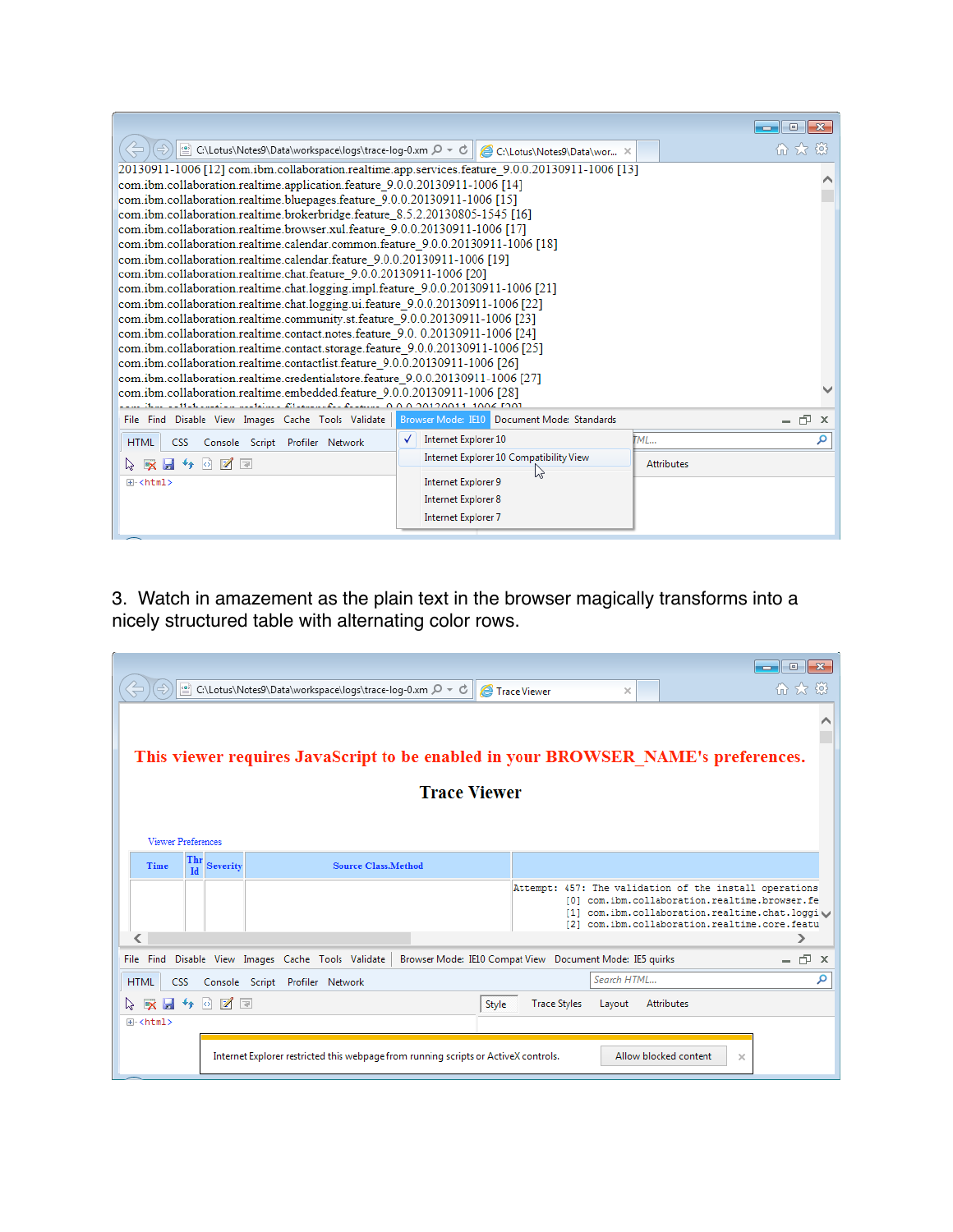#### **Step 4: Understanding the Logs**

The trace log really ends up showing the same 5 messages over and over. This is because the installer keeps attempting the install, then the install fails, and then it attempts the install again, and it fails again, and on and on. The messages even have an incrementing number next to each install attempt so you can keep count. In my case, the installer was on its 700th attempt before I finally killed it.

In a pleasant turn of events, if you actually read the install message it tells you exactly what caused the install to fail:

| $\Box$                                                                                                                                                                                                                                                                                                                                                                                                                                                                                                                                                                                                                                                                                                                                                                                                                                                                                                                                                                                                                                                                                                                                                    | $-x$ |  |  |  |  |  |
|-----------------------------------------------------------------------------------------------------------------------------------------------------------------------------------------------------------------------------------------------------------------------------------------------------------------------------------------------------------------------------------------------------------------------------------------------------------------------------------------------------------------------------------------------------------------------------------------------------------------------------------------------------------------------------------------------------------------------------------------------------------------------------------------------------------------------------------------------------------------------------------------------------------------------------------------------------------------------------------------------------------------------------------------------------------------------------------------------------------------------------------------------------------|------|--|--|--|--|--|
| © C:\Lotus\Notes9\Data\workspace\logs\trace-log-0.xm , Q = c  <br>Trace Viewer<br>×                                                                                                                                                                                                                                                                                                                                                                                                                                                                                                                                                                                                                                                                                                                                                                                                                                                                                                                                                                                                                                                                       |      |  |  |  |  |  |
| [61] com.ibm.lconn.client.bizcard.extension.feature 9.0.0.20130911-1006<br>[62] com.ibm.lconn.client.bizcard.livenames.feature 9.0.0.20130911-1006<br>[63] com.ibm.rtc.meetings.embedded.feature 9.0.0.20130911-1006<br>[64] com.ibm.rtc.meetings.feature 9.0.0.20130911-1006<br>[65] com.ibm.rtc.meetings.help.feature 9.0.0.20130911-1006<br>[66] com.ibm.rtc.web.utils.feature 9.0.0.20130911-1006<br>[67] com.ibm.collaboration.realtime.advanced.embedded.feature 9.0.0.20130911-1006<br>[68] com.ibm.collaboration.realtime.broadcast.feature 9.0.0.20130911-1006<br>[69] com.ibm.collaboration.realtime.chatrooms.feature 9.0.0.20130911-1006<br>[70] com.ibm.collaboration.realtime.core.advanced.feature 9.0.0.20130911-1006<br>[71] com.ibm.collaboration.realtime.instantshare.feature 9.0.0.20130911-1006<br>[72] com.ibm.collaboration.realtime.oi.embedded.feature 8.5.2.20130805-1545<br>Requested operation cannot be performed because it would invalidate the current configuration. See details for more informa<br>[0] DepTest Feature (1.0.1) requires feature "com.ibm.collaboration.realtime.activitymonitor.feature (8.0.0.200801 |      |  |  |  |  |  |
| Manually calling accept() for needed feature com.ibm.collaboration.realtime.activitymonitor.feature 8.5.2.20130218-0252                                                                                                                                                                                                                                                                                                                                                                                                                                                                                                                                                                                                                                                                                                                                                                                                                                                                                                                                                                                                                                   |      |  |  |  |  |  |
| Accept called to accept feature: com.ibm.collaboration.realtime.activitymonitor.feature 8.5.2.20130218-0252                                                                                                                                                                                                                                                                                                                                                                                                                                                                                                                                                                                                                                                                                                                                                                                                                                                                                                                                                                                                                                               |      |  |  |  |  |  |
| Feature com.ibm.collaboration.realtime.activitymonitor.feature 9.0.0.20130911-1006 in the attempt list supersedes feature c                                                                                                                                                                                                                                                                                                                                                                                                                                                                                                                                                                                                                                                                                                                                                                                                                                                                                                                                                                                                                               |      |  |  |  |  |  |
| CWPPR0600I: Verifying feature signatures.                                                                                                                                                                                                                                                                                                                                                                                                                                                                                                                                                                                                                                                                                                                                                                                                                                                                                                                                                                                                                                                                                                                 |      |  |  |  |  |  |
| Attempt: 458: The validation of the install operations has failed<br>[0] com.ibm.collaboration.realtime.browser.feature 9.0.0.20130911-1006<br>[1] com.ibm.collaboration.realtime.chat.logging.feature 9.0.0.20130911-1006                                                                                                                                                                                                                                                                                                                                                                                                                                                                                                                                                                                                                                                                                                                                                                                                                                                                                                                                |      |  |  |  |  |  |
|                                                                                                                                                                                                                                                                                                                                                                                                                                                                                                                                                                                                                                                                                                                                                                                                                                                                                                                                                                                                                                                                                                                                                           |      |  |  |  |  |  |

Julian's Secret Troubleshooting Tip: reading the error message often tells you what the error is.

Here we can see the message "Requested operation cannot be performed because it would invalidate the current configuration" followed by:

[0] DepTest Feature (1.0.1) requires feature "com.ibm.collaboration.realtime.activitymonitor.feature (8.0.0.20080130-1459)", or compatible.

OOPS! Do you remember that I told you I use this VM for a lot of testing? Well, one time long ago I was testing the effect of dependency declarations in plugins, and I created a plugin (cleverly named "DepTest") that had several dependencies on other plugins. One of the dependencies I used for testing just happened to be a Sametime plugin, and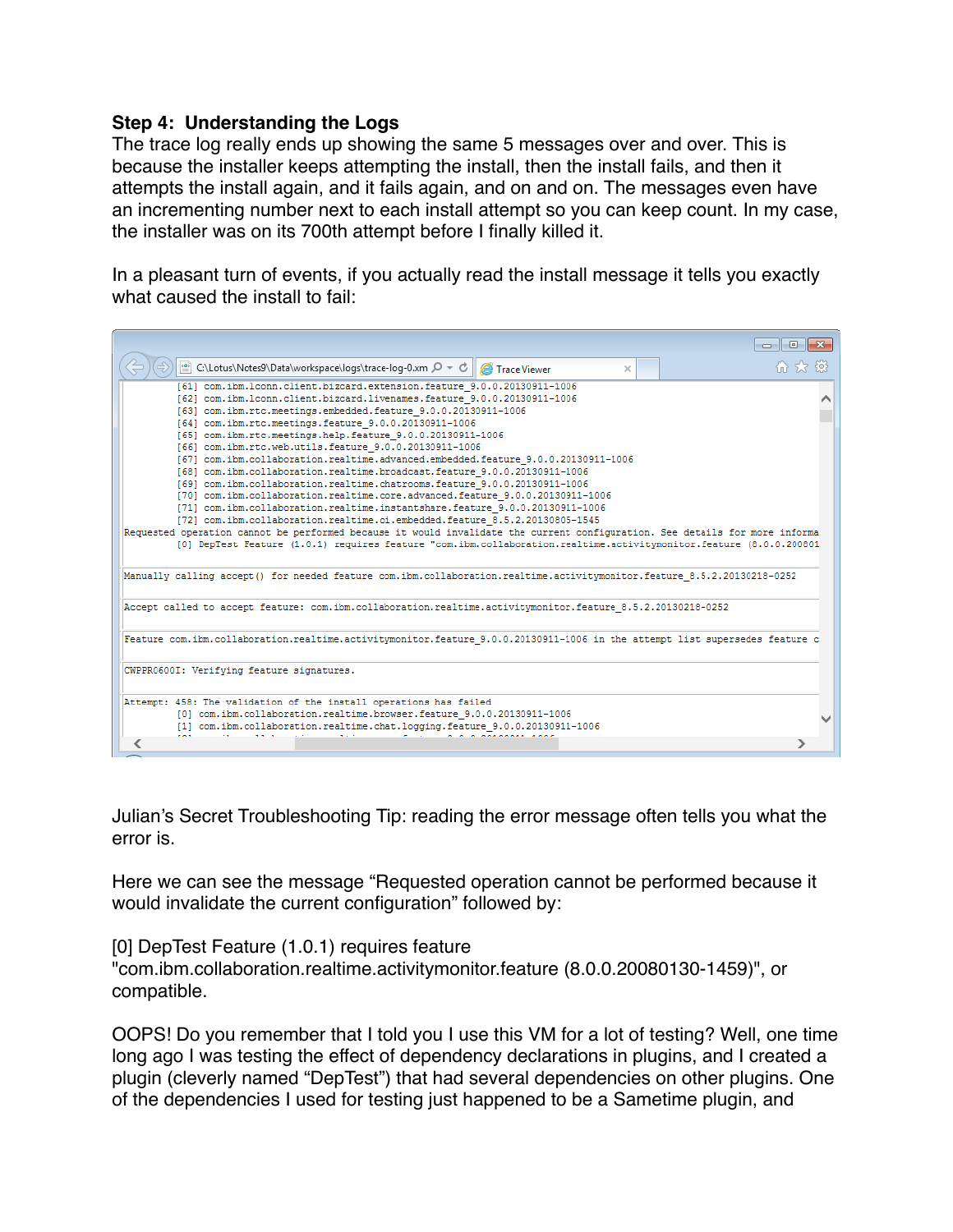because of the way I declared the dependency the provisioning engine wouldn't allow the Sametime installer to break my plugin by replacing the 8.0 version of the activitymonitor feature with the 9.0 version.

Unfortunately, this also put the installer into a death loop of trying to install over and over again. This seems to be a programming bug to my untrained eye, but it's at least a bug I can work around. Just uninstall the troublesome DepTest plugin (which I don't really need anyway) and try again.

## **Step 5: Why Won't My Notes Client Start?**

In order to fix this I just have to open my Notes client and uninstall that plugin and... wait, why won't my Notes client start? Now when I launch Notes, I login and it just hangs at the splash screen with the "Loading… please wait" message. Hilariously, when the "Loading" progress bar gets all the way to 100% it starts over. I love when progress bars do that.

To understand what's going on here, you need to navigate to the Notes\framework\rcp\deploy directory (and you'll also want to kill the still-running Notes processes in Task Manager).

|                                                                          |                                                           |                    |                        | $\mathbf{x}$<br>$\Box$<br>$\Box$ |
|--------------------------------------------------------------------------|-----------------------------------------------------------|--------------------|------------------------|----------------------------------|
|                                                                          | « Lotus > Notes9 > framework > rcp > deploy >             | $+$<br>v.          | Search deploy          | م                                |
| Include in library $\blacktriangledown$<br>Organize $\blacktriangledown$ | Share with $\blacktriangledown$<br>New folder             |                    |                        | 0<br>胆汁                          |
| <b>X</b> Favorites                                                       | ≖<br>Name                                                 | Date modified      | Type                   | <b>Size</b><br>▼                 |
| Desktop                                                                  | extras                                                    | 5/1/2013 3:19 PM   | File folder            |                                  |
| Downloads                                                                | installHistory                                            | 11/23/2013 6:22 PM | File folder            |                                  |
| Dropbox                                                                  | kitHistory                                                | 5/1/2013 3:22 PM   | File folder            |                                  |
| <b>Recent Places</b><br>H                                                | .keystore.JCEKS.IBM_J9_VM.install                         | 9/11/2013 3:46 PM  | <b>INSTALL File</b>    | 8 KB                             |
|                                                                          | install.1367435856688.xml                                 | 5/1/2013 3:19 PM   | <b>XML Document</b>    | 66 KB                            |
| Libraries                                                                | install.1369406046156.xml                                 | 5/24/2013 10:34 AM | <b>XML Document</b>    | 109 KB                           |
| 귘<br>Documents<br>Ξ                                                      | l≌<br>install.1384524811450.xml                           | 11/15/2013 9:14 AM | <b>XML</b> Document    | <b>118 KB</b>                    |
| Music                                                                    | ≝<br>install.1384526056151.xml                            | 11/15/2013 9:34 AM | <b>XML Document</b>    | 118 KB                           |
| <b>Pictures</b>                                                          | install.1384536452168.xml<br>≝                            | 5/24/2013 10:34 AM | <b>XML Document</b>    | 109 KB                           |
| Videos                                                                   | ≝<br>install.xml                                          | 11/23/2013 6:14 PM | <b>XML Document</b>    | 118 KB                           |
|                                                                          | jym.properties                                            | 8/26/2013 10:22 PM | <b>PROPERTIES File</b> | 3 KB                             |
| Computer                                                                 | uninstall.{C9BF5809-57F4-4738-AD27-74F 5/24/2013 10:34 AM |                    | <b>XML Document</b>    | 8 KB                             |
| Local Disk (C:)                                                          |                                                           |                    |                        |                                  |
| Shared Folders (\\                                                       |                                                           |                    |                        |                                  |
|                                                                          |                                                           |                    |                        |                                  |
| <b>W</b> Network                                                         |                                                           |                    |                        |                                  |
| 12 items                                                                 |                                                           |                    |                        |                                  |